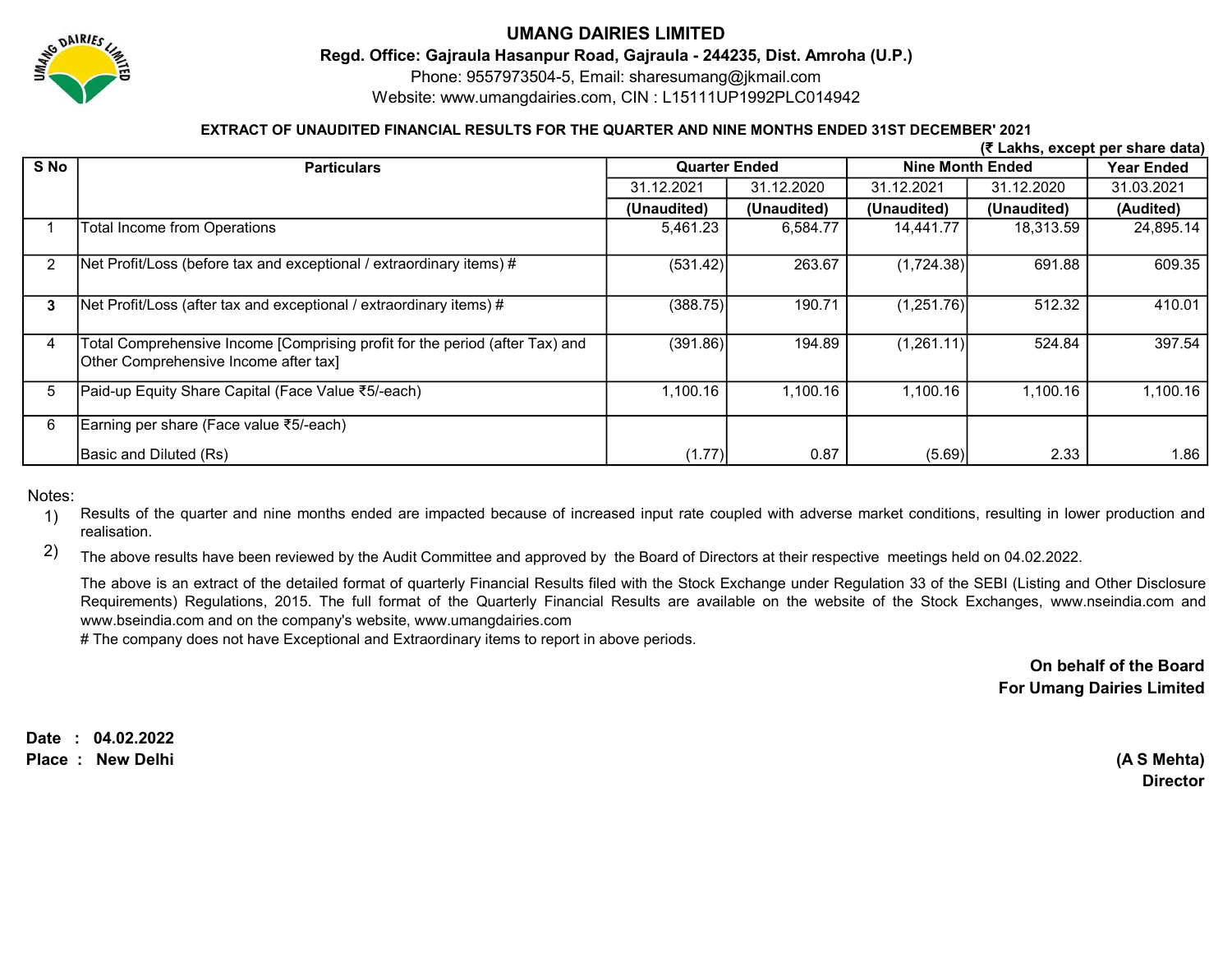

### UMANG DAIRIES LIMITED

Regd. Office: Gajraula Hasanpur Road, Gajraula - 244235, Dist. Amroha (U.P.)

Phone: 9557973504-5, Email: sharesumang@jkmail.com

Website: www.umangdairies.com, CIN : L15111UP1992PLC014942

# UNAUDITED FINANCIAL RESULTS FOR THE QUARTER AND NINE MONTHS ENDED 31ST DECEMBER,2021

(₹ Lakhs, except per share data)

| S No           | <b>Particulars</b>                                          | <b>Quarter Ended</b> |            |            | <b>Nine Month Ended</b> |            | <b>Year Ended</b> |
|----------------|-------------------------------------------------------------|----------------------|------------|------------|-------------------------|------------|-------------------|
|                |                                                             | 31.12.2021           | 31.12.2020 | 30.09.2021 | 31.12.2021              | 31.12.2020 | 31.03.2021        |
|                |                                                             | Unaudited            | Unaudited  | Unaudited  | Unaudited               | Unaudited  | Audited           |
|                | <b>Revenue from operations</b>                              |                      |            |            |                         |            |                   |
| (a)            | Revenue from Operations (net)                               | 5,439.13             | 6,568.83   | 4,852.67   | 14,352.71               | 18,250.61  | 24,792.80         |
| (b)            | Other Income                                                | 22.10                | 15.94      | 29.98      | 89.06                   | 62.98      | 102.34            |
| 2              | Total Income (a+b)                                          | 5,461.23             | 6,584.77   | 4,882.65   | 14,441.77               | 18,313.59  | 24,895.14         |
| 3              | <b>Expenses</b>                                             |                      |            |            |                         |            |                   |
| (a)            | Cost of materials consumed                                  | 3,667.29             | 4,409.79   | 1,883.83   | 7,437.12                | 8,454.63   | 15,316.96         |
| (b)            | Purchase of stock in trade                                  | 39.49                | 38.25      | 24.00      | 91.04                   | 60.94      | 91.98             |
|                | (Increase)/Decrease in Inventories of finished goods, work- | 146.67               | (172.18)   | 1,726.52   | 2,443.14                | 2,975.55   | 437.65            |
| (c)            | in-progress and stock-in-trade                              |                      |            |            |                         |            |                   |
| (d)            | Employee benefits expense                                   | 651.11               | 537.34     | 563.84     | 1,823.21                | 1,623.43   | 2,157.92          |
| (e)            | Finance costs                                               | 83.88                | 72.14      | 123.37     | 330.22                  | 286.73     | 374.40            |
| (f)            | Depreciation and amortisation expense                       | 130.51               | 121.43     | 131.39     | 388.87                  | 357.05     | 478.36            |
| (g)            | Other expenses                                              | 1,273.70             | 1,314.33   | 1,288.90   | 3,652.55                | 3,863.38   | 5,428.52          |
|                | Total Expenses (3a to 3g)                                   | 5,992.65             | 6,321.10   | 5,741.85   | 16,166.15               | 17,621.71  | 24,285.79         |
| 4              | Profit/Loss before Tax (2-3)                                | (531.42)             | 263.67     | (859.20)   | (1,724.38)              | 691.88     | 609.35            |
| 5              | <b>Tax Expense</b>                                          | (142.67)             | 72.96      | (238.02)   | (472.62)                | 179.56     | 199.34            |
| (a)            | <b>Current Tax</b>                                          |                      | 67.62      |            |                         | 176.67     | 178.42            |
| (b)            | Deferred Tax                                                | (142.67)             | 5.34       | (238.02)   | (472.62)                | 2.89       | 20.92             |
| 6              | Net Profit/Loss for the period (4-5)                        | (388.75)             | 190.71     | (621.18)   | (1,251.76)              | 512.32     | 410.01            |
| $\overline{7}$ | Other Comprehensive Income / (Loss) (Net of Tax)            | (3.11)               | 4.18       | (3.12)     | (9.35)                  | 12.52      | (12.47)           |
| 8              | Total Comprehensive Income (After Tax) (6+7)                | (391.86)             | 194.89     | (624.30)   | (1,261.11)              | 524.84     | 397.54            |
| 9              | Paid Up Equity Share Capital (Face value ₹5/-each)          | 1,100.16             | 1,100.16   | 1,100.16   | 1,100.16                | 1,100.16   | 1,100.16          |
| 10             | <b>Other Equity</b>                                         |                      |            |            |                         |            | 5,087.82          |
| 11             | Earning per share (Face value ₹5/-each)                     |                      |            |            |                         |            |                   |
| (a)            | Basic (Rs)                                                  | (1.77)               | 0.87       | (2.82)     | (5.69)                  | 2.33       | 1.86              |
| (b)            | Diluted (Rs)                                                | (1.77)               | 0.87       | (2.82)     | (5.69)                  | 2.33       | 1.86              |

On behalf of the Board For Umang Dairies Limited

**Director**